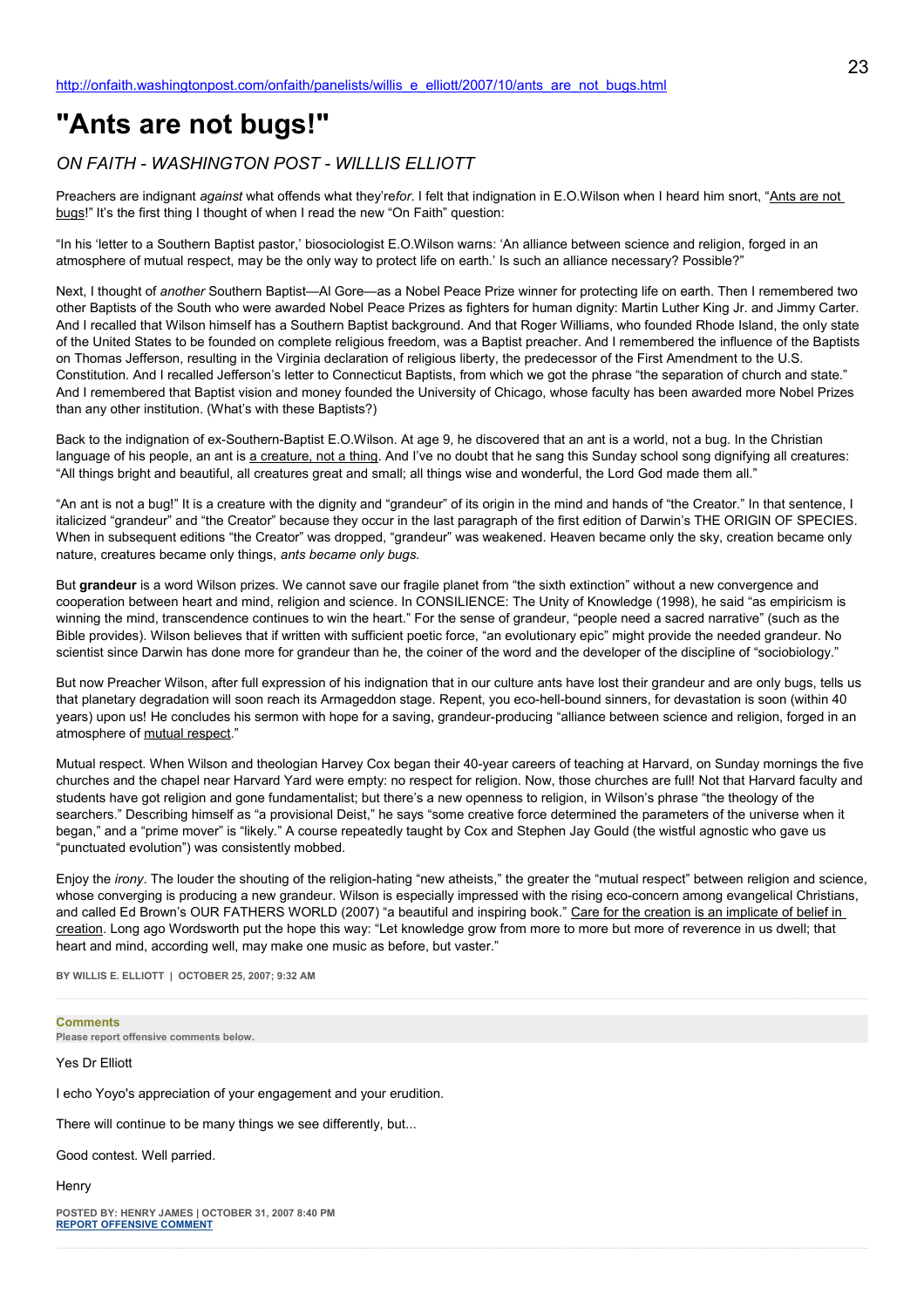Dr Elliott; Thanks for your last response...I appreciate it, and will be re-reading and reflecting on it.. I like the way you take us atheists on. You're quite a guy,and very smart. Respectfully...yoyo

**POSTED BY: YOYO | OCTOBER 30, 2007 11:33 PM [REPORT OFFENSIVE COMMENT](mailto:blogs@washingtonpost.com?subject=On%20Faith%20Panelists%20Blog%20%20%7C%20%20yoyo%20%20%7C%20%20)**

## HENRY JAMES:

No, I did not slap at "scientific materialism." Materialism is philosophy, not science. My phrase was "dogmatic materialism." That is the "authoritarian and arrogant" teaching that reality = matter PERIOD! It's an instance of what logic calls the nothing-but fallacy. This reductionist philosophy has enslaved science-as-currently-taught, so (e.g.) we have pop-articles on the human mind as nothing but the brain in action (an unscientific, unprovable, chicken-&-egg assumption: neither philosophy nor science is competent to say which came first, mind or matter).

Real science opposes this narrow-minded dogmatism (which I call fundamentalism on the left). Yes, matter FLOWS (Big Bang, geology, bio-evolution); but humanity also REACHES beyond matter for the transcendent, for the beyond, for the more-than--the traditional word for the reaching & the reached-for being "spirit." (So in my booktitle, FLOW OF FLESH, REACH OF SPIRIT.)

Philosophically,THEISM is the belief in the consciousness-continuity between us reachers & the reached-for. "God" is the traditional word for this reached-for: God and we are personal.

("Personal" is the traditional word for consciousness in self-awareness.) Theism & materialism are irreconcilable.

Not so with ATHEISMS. All atheisms, including Buddhism, are compatible with materialism. So why wouldn't the practioners of scientism be comfortable with Buddhism (at M.I.T. or anywhere else)? Furthermore, many scientists not captive to dogmatic materialism go along with scientistic pronouncements: all dogmatists, regrdless of their dogma, are intolerant of dissent. Today, scientism is regnant; I hope science (in nonarrogant, humble, "mutual respect" with religion) will be regnant tomorrow.

Finally, I agree with you that my "respondents here have been of high intelligence, well above average learning, and generally sound reasoning."

Your impression that I thought otherwise derives from two additional facts: (1) My respondents are, in comparison with me, generally ignorant of religion (in which I have five earned degrees, including two doctorates); (2) The conversation is on my home-field: the "On Faith" blog's subject is religion. I assume that when I participate in conversations on blogs other than religion, my ignorance shows. (Nothing wrong with being ignorant unless one denies or tries to conceal it.)

**POSTED BY: WILLIS E. ELLIOTT | OCTOBER 30, 2007 4:23 PM [REPORT OFFENSIVE COMMENT](mailto:blogs@washingtonpost.com?subject=On%20Faith%20Panelists%20Blog%20%20%7C%20%20Willis%20E.%20Elliott%20%20%7C%20%20)**

## YOYO:

You should get out more into the real world where religion is both creatively & destructively (9/11 & all that) on the increase.

In the real world, people do not have the love affair with science that you have. God gave us humans the power to doubt as well as to believe, & more & more people have doubts as to whether science is more good news than bad. For example, without the workings of science, the world would not be facing the nuclear threat (which increasingly distorts domestic & global politics) or the population bomb, which within 40 years (E.O.Wilson says) may have done irreparable damage to the biosphere.

Get that? Not some millenialist carrying a sign reading "THE END IS NEAR!" But a scientist in effect wondering whether science will turn out, on balance, to have been more bad news than good.

As you know, Christopher Hitchen's latest book is in effect carrying a sign reading "RELIGION IS POISON!" Facing the two bombs (nuclear & population), can you not see that the rational content of a sign reading "SCIENCE IS POISON!" competes well with Hitchen's sign?

And when the first nuke explodes in the U.S.A., you're going to see many carriers of the 'SCIENCE IS POISON!" sign. Your sunny view of the future of science is, well, "silly."

Now you know why I put "silly" in quotation marks. I picked it up from your phrase "silly supernatural nonsense." It's a game two can play. Hitchens lost his cool & exploded when (in his 10.22.07 King's College dabate with Dinesh D'Souza) he was accused of silly supernatural nonsense.

As for Wilson, he'd not want to partner with you. He's appealing for "mutual respect" between science & religion, & you're back there with those who hold religion in "contempt" (as your post implicitly admits). In your attitude, you even predate A.D.White's 1896 two-volume THE WARFARE OF SCIENCE AND RELIGION WITHIN CHRISTENDOM: he said the warfare should be over. Recently (2001), R.J.Coleman made an advance on White by use of the analogy of sibling rivalry: COMPETING TRUTHS: Theology and

Science as Sibling Rivals. And last week on "On Faith," Rabbi A.Steinsaltz said it simply & splendidly (to get it, click on "All Panelists").

Your last sentence--"Long live science, and common sense."--is close to a 1793 "Terrorist" French Revolutionary slogan. From that irrational-antireligious "common sense," we got the word "terrorism." The idea that we could get rid of terrorism by getting rid of religion is, well, "silly."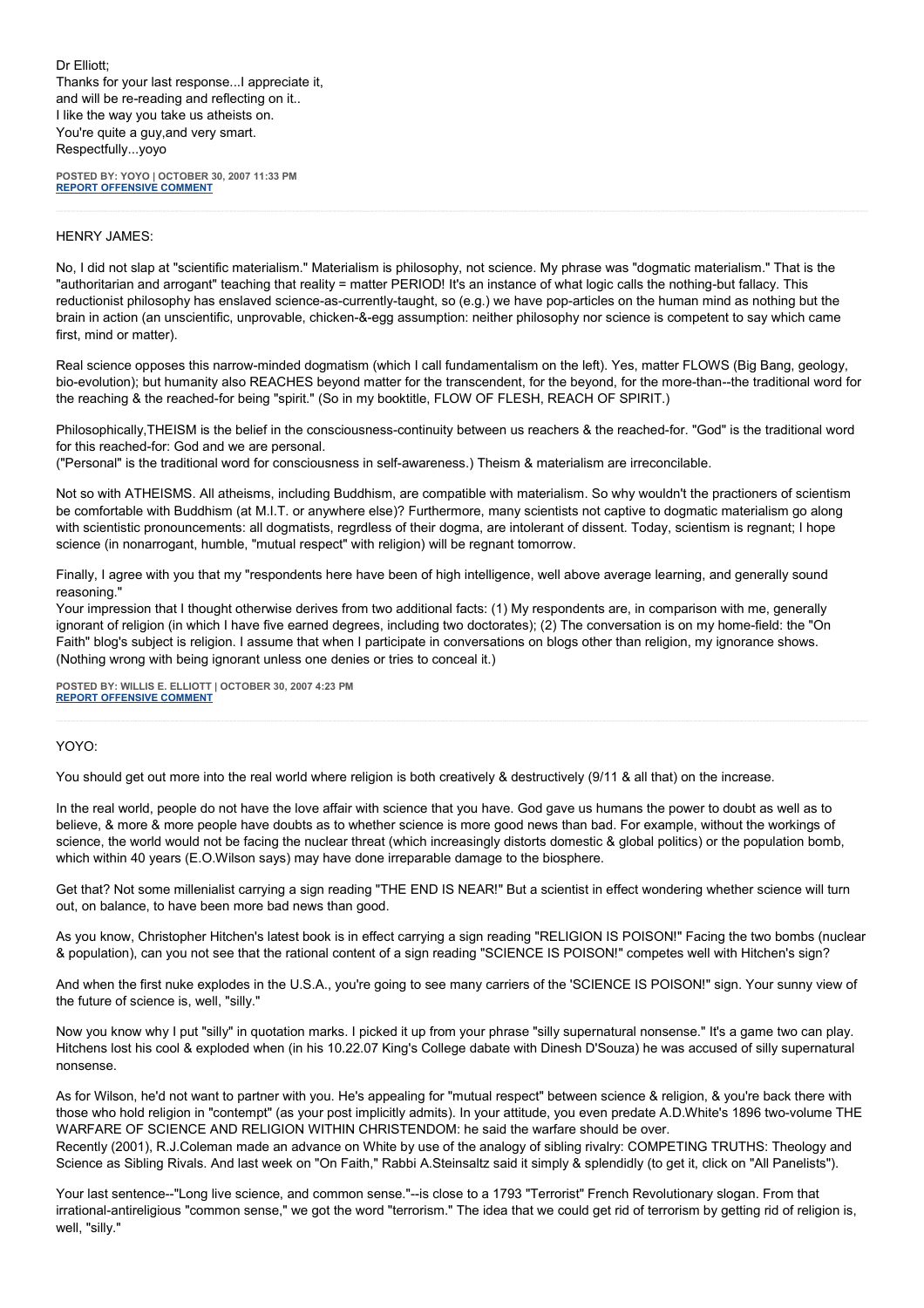BETTY:

We both love the OED, which you claim gives a bad name to "dogmatic." But that is only after the first three meanings, which are positive. The negative connotation comes in 4A: "asserting dogmas or opinions in an authoritative or arrogant manner."

An atheist Buddhist, you say that you "do not have respect" for opinions you judge to be "absurd, unjust, superstitious, medieval..." Since you render that judgment immediately after mentioning your atheism, I take it that that judgment includes my theism....

....in which case I must say to you what I just said to Yo-Yo: E.O.Wilson couldn't use you as a partner in his appeal for "mutual respect" between science & religion.

You are incorrect in saying that I applied the term "dogmatic" "to those who criticize fundamental religionists." I am in the category of those who criticize fundamental religionists, but I'm not "dogmatic" about it. But I did/do claim that dogmatic materialism is fundamentalism on the left, with the parallel narrow mindset, "authoritative and arrogant" (to use the OED's words).

To see this mindset, one need only read the (1933) Humanist Manifesto, which aimed to capture American public education for scientism in the form of evolutionism (which is, expressly, the dogmatic-materialist version of evolution). The fact that this aim has been largely realized makes it difficult for people like you to recognize dogmatic materialism when you see it: a fish doesn't know it's in water.

**POSTED BY: WILLIS E. ELLIOTT | OCTOBER 30, 2007 1:29 PM [REPORT OFFENSIVE COMMENT](mailto:blogs@washingtonpost.com?subject=On%20Faith%20Panelists%20Blog%20%20%7C%20%20Willis%20E.%20Elliott%20%20%7C%20%20)**

#### Blaming the Audience

Dr Elliot is correct that he has received something less than universal approbation in this discussion.

If I were he, I would adopt his tactic as well: "my audience is just not well-educated enough to understand and appreciate the erudition and wisdom in my position" I would say, as Dr Elliot has essentially said.

Hogwash.

Dr Elliot's respondents here have been of high intelligence, well above average learning, and generally sound reasoning.

It is Dr Elliot's positions that are lacking in intellectual, spiritual, and moral force.

**POSTED BY: HENRY JAMES | OCTOBER 30, 2007 10:59 AM [REPORT OFFENSIVE COMMENT](mailto:blogs@washingtonpost.com?subject=On%20Faith%20Panelists%20Blog%20%20%7C%20%20Henry%20James%20%20%7C%20%20)**

Ironies of Spirituality

Dr Elliot's slap at "scientific materialism" was made in a crack to Betty, who informs us that she is a Buddhist.

Buddhism is probably to most highly evolved spiritual \*discipline\* in the world, and over 2,500 years old. And greatly respected by the neuroscientists at MIT and elsewhere.

The Baptist religion is medieval by comparison, even though it is much younger.

The last thing one needs for spiritual development is Christianity.

**POSTED BY: HENRY JAMES | OCTOBER 30, 2007 10:55 AM [REPORT OFFENSIVE COMMENT](mailto:blogs@washingtonpost.com?subject=On%20Faith%20Panelists%20Blog%20%20%7C%20%20Henry%20James%20%20%7C%20%20)**

#### Dr Elliot

your backhand slap at Dogmatic Materialism is silly.

The overwhelming majority of scientists, and the overwhelming number of educated non scientists who read science,

are anything but dogmatic in any sense of the word (that is, if you use the OED as I do).

It is sloppy to reflexively apply the term to those who criticise fundamentalist religionists.

**POSTED BY: BETTY | OCTOBER 30, 2007 10:22 AM [REPORT OFFENSIVE COMMENT](mailto:blogs@washingtonpost.com?subject=On%20Faith%20Panelists%20Blog%20%20%7C%20%20Betty%20%20%7C%20%20)**

#### Dr Elliot

sorry to disappoint you, but I am a Buddhist and therefore, as did the Buddha I do not believe in a supernatural God.

As a Buddhist, I have loving kindness towards all of my fellow humans. Many ideas held by humans are absurd, unjust, superstitious, medievel. I do not have respect for those ideas or practices.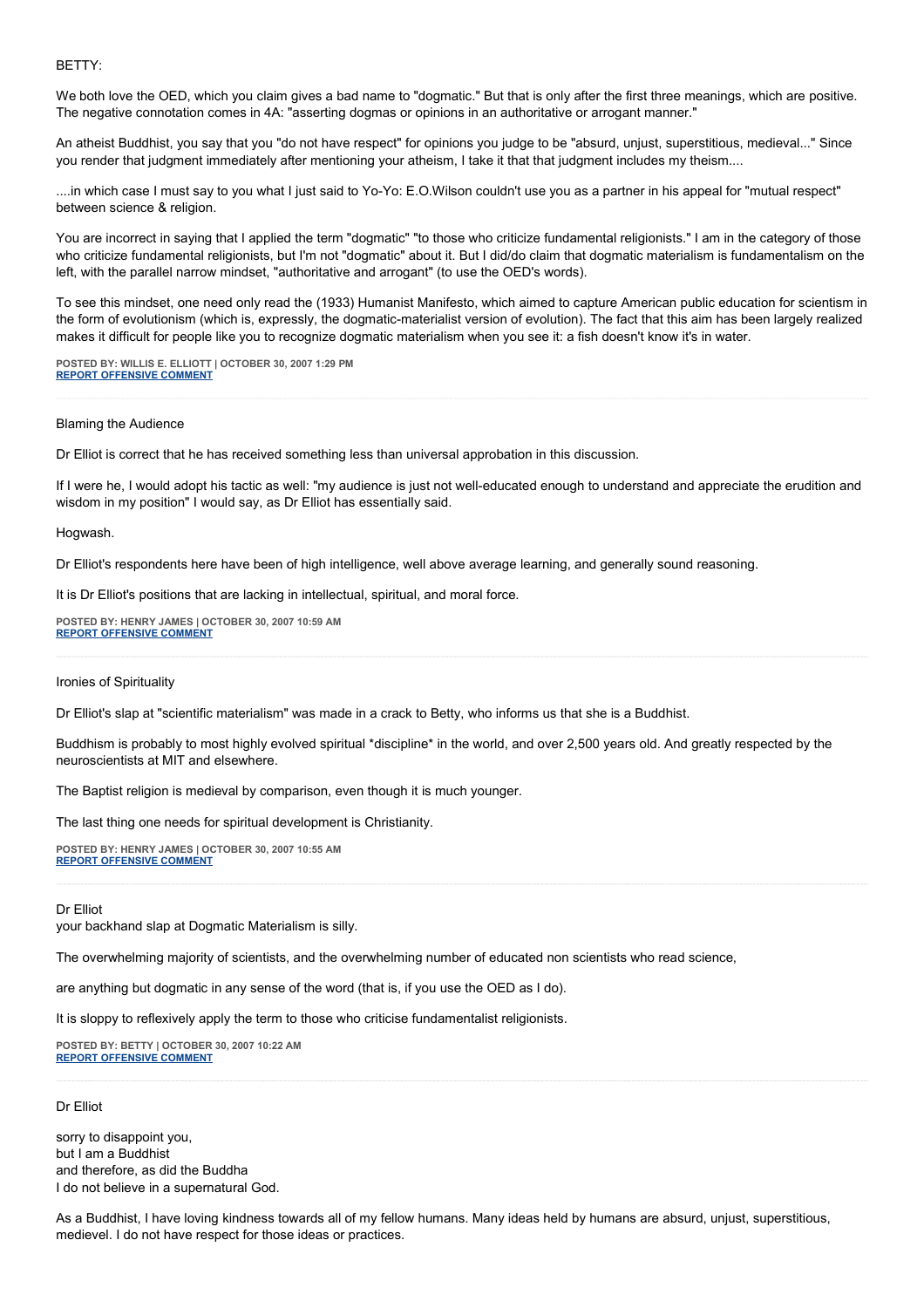Buddhists (and atheistic scientists and secular humanists) are just as moral, and promote moral societies, at LEAST as well as believers do.

**POSTED BY: BETTY | OCTOBER 30, 2007 10:11 AM [REPORT OFFENSIVE COMMENT](mailto:blogs@washingtonpost.com?subject=On%20Faith%20Panelists%20Blog%20%20%7C%20%20Betty%20%20%7C%20%20)**

Dr Willis

You say;

"Too bad: most of the comments on my column have been part of the problem rather than part of the solution: they have shown contempt for religion".

Well doesn't that tell you something?

It should tell you that the world is changing,agnosticism and atheism is on the rise.Religion is seen as silly supernatural nonsense by a growing number of people.

In the real world this is becoming obvious. As you live in an environment surrounded by religion,you assume religion is everywhere.This is not true.

You should get out more. People have had enough of supernatural claptrap. Religion has outlived its usefulness.Long live science,and common sense.

**POSTED BY: YOYO | OCTOBER 30, 2007 9:56 AM [REPORT OFFENSIVE COMMENT](mailto:blogs@washingtonpost.com?subject=On%20Faith%20Panelists%20Blog%20%20%7C%20%20yoyo%20%20%7C%20%20)**

#### BETTY:

All fundamentalisms, including scientism (dogmatic materialism) are unworthy of intellectual respect (though a particular fundamentalist may be, in nonintellectual ways, worthy of respect; & every human being is worthy of respect for the dignity of being "made in the image of God").

#### Do you agree?

**POSTED BY: WILLIS E. ELLIOTT | OCTOBER 29, 2007 11:30 PM [REPORT OFFENSIVE COMMENT](mailto:blogs@washingtonpost.com?subject=On%20Faith%20Panelists%20Blog%20%20%7C%20%20Willis%20E.%20Elliott%20%20%7C%20%20)**

in response to Dr Elliot's spurious claim that science is a child of Christianity, here is Pam's post on another column:

May I suggest a book for anyone who thinks that science is a Western invention - or even arose from the golden age of Grecian thought?

Read Dick Teresi's "Lost Discoveries - the Multicultural Roots of Modern Science from the Babylonians to the Maya."

I think you'll find it eye opening.

Here's the publisher's synopsis:

"In the tradition of Daniel Boorstin, the co-founder of Omni delivers an original work of history that demonstrates why modern science rests on a foundation built by ancient and medieval non-European societies.

Lost Discoveries explores the mostly unheralded scientific breakthroughs from the ancient world - Babylonians, Egyptians, Indians, Africans, New World, and Oceanic tribes, among others, and from the non-European medieval world. By example, the Egyptians developed the concept of the lowest common denominator and the Indians developed the use of zero and negative numbers. The Chinese observed, reported, and dated eclipses between 1400 and 1200 B.C. The Chinese also set the stage for later Hindu scholars, who refined the concept of particles and the void. Five thousand years ago, Sumerians were able to assert that the earth was circular. Islamic scientists fixed problems in Ptolemy's geocentric cosmology. The Quechuan Indians of Peru were the first to vulcanize rubber.

This first comprehensive, authoritative, popularly written, multicultural history of science fills in a crucial gap in the history of science."

**POSTED BY: HJ | OCTOBER 29, 2007 11:22 PM [REPORT OFFENSIVE COMMENT](mailto:blogs@washingtonpost.com?subject=On%20Faith%20Panelists%20Blog%20%20%7C%20%20HJ%20%20%7C%20%20)**

deserves Opprobrium for her typo "oppobrium".

**POSTED BY: BETTY... | OCTOBER 29, 2007 10:33 PM [REPORT OFFENSIVE COMMENT](mailto:blogs@washingtonpost.com?subject=On%20Faith%20Panelists%20Blog%20%20%7C%20%20Betty...%20%20%7C%20%20)**

## Dr Elliot

Many elements of many religions are worthy of "mutual respect." Many elements of many religions are worthy of oppobrium.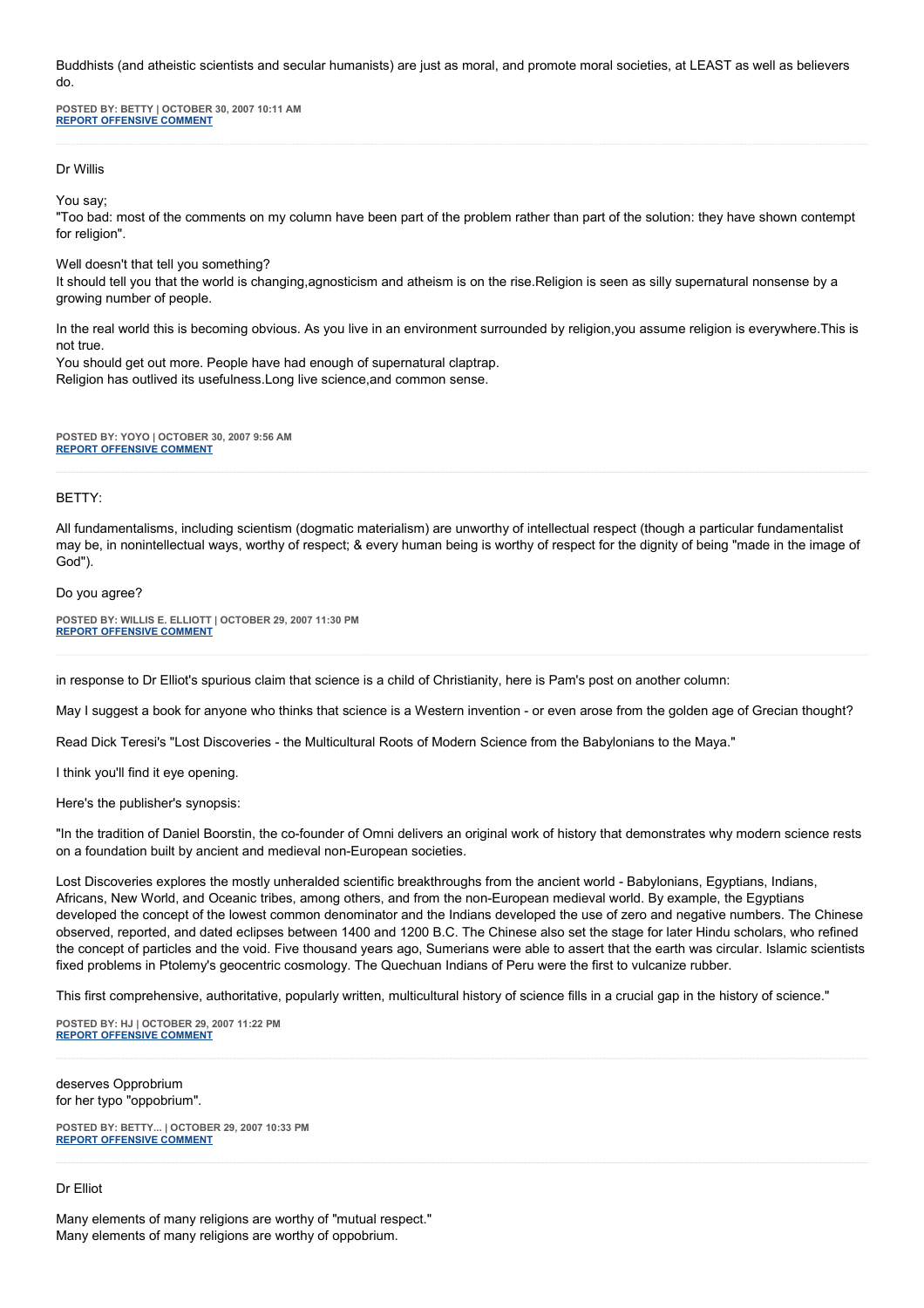The Southern Baptist Convention is frequently deserving of the latter.

Should we show respect for:

- 1. a deliberate ignorance of the science on environmental threats, and a corresponding disdain for science.
- 2. the dismissal of evolution as just a fantasy, and as the cause of moral relativism.
- 3. the ignorant, bigoted, and unjust attitudes towards gays that the SBLC fosters.
- 4. the firm belief on the part of 80% of fundamentalist Christians that the earth was created 6,000 years ago.

The SBLC is certainly entitled to their medieval attitudes and practices. Those attitudes are not entitled to respect in the modern world, any more than the sacrifice of virgins or the practice of slavery is entitled to respect in the modern world.

Intelligent and humane people like Henry and myself respect enlightened believers, and feel that the ignorant attitudes mentioned above constitute a serious threat to our country and the world, and must be fought vigorously. You may call that contempt for religion. It is not contempt for Unitarians or enlightened Episcopalians and reform Jews. But it is sincere fear of the awful consequences of medieval religious attitudes and practices.

**POSTED BY: BETTY | OCTOBER 29, 2007 10:05 PM [REPORT OFFENSIVE COMMENT](mailto:blogs@washingtonpost.com?subject=On%20Faith%20Panelists%20Blog%20%20%7C%20%20Betty%20%20%7C%20%20)**

## HENRY:

Sorry! Checking, I found it was (Jon Donovan said) Waldo who said religion is on the wane.

You missed my point. You said it was that "the poetic expression of Grandeur will heighten motivation to save the earth." I repeat what I said (in my column's final paragraph): The convergence between religion and science "is producing a new grandeur." The convergence, of course, requires the "mutual respect" Wilson mentions in his letter to the Baptist preacher. Also in my last paragraph, I show that Wilson exhibits respect, from the science side, in calling an evangelical statement of eco-concern "a beautiful and inspiring book."

HJ:

You & Henry have the impression that religion's waxing is only among the less-educated. Two astonishing things about China just now is the steep increase in science & the fact that in the past score of years, the Christian population of China has increased tenfold.

Since science is a product of Christian civilization, we shouldn't be surprised at the simultaneous appearance of those two facts about China today.

Christianity teaches that since God's mind appears in what he has made--the deeper truth about nature is that as the Creator's work, it is "creation"--(1) we Christians are motivated to study the world as an exploration into God's mind (see Romans 1:20 in the New Testament); (2) since the human mind is a creation of God within the whole creation, we Christians believe in the continuity between the human mind & the rest of creation: the human mind is competent to explore & understand "nature" & use the resultant knowledge; (3) since we have discovered that at least one structural component of creation-nature is mathematics, the continuity principle leads us to conclude that mathematics is one aspect of the mind of God; (4) the Bible calls on us to worship God with all our mind, so science is one form of worship; (5) the Bible says God intends our joy, which is a major motivation in science (so, as I've said, Darwin in the last paragraph of his first edition associates "the Creator" with science's experience of "grandeur" in nature-creation). (To feel this grandeur, you might read THE LANGUAGE OF GOD by the head of the Genome Project, Francis Collins. The book includes the account of his conversion from atheism to Christianity.)

## BETTY:

Today's scientists have been miseducated to believe that there are "laws" in nature, so no one should believe in a personal deity who violates those "laws" to "answer" prayer by "miracles." ("Answer" is Leuba's 1914 verb). The great modern philosophers of science reject that anthropo-metaphor ("laws" being a term for human politics). Science can speak only of "regularities," which are open to exceptions & interruptions.

Further, today's scientists have been miseducated to believe that (as Christopher Hitchens cutely puts what he also believes), "the absence of evidence is the evidence of absence": since there's no scientifically acceptable evidence of God, no god. In his 10.22.07 King's College debate with Hitchens, Dineesh D'Souza showed how ludricrously arrogrant is the illogic of that sentence.

If the polls on what scientists believe were read in the light of scientists' miseducation, new & more sophisticated questions could be asked with the possibility of their producing quite different results.

In the meantime, our culture faces a tragic, unnecessary standoff. The less scientists believe in religion, the less the American people (some 90% religious) believe in science. For example, more Americans believe in the virgin birth of Jesus than believe in evolution.

Stupidly, scientism (the materialist philosophy taught in our public schools) is shooting science in the foot. Scientism is doing a good job of showing disrespect & even contempt for religion, & religion has been returning the compliment. That is the basic situation which motivated E.O.Wilson to write that letter to that Baptist preacher.

Too bad: most of the comments on my column have been part of the problem rather than part of the solution: they have shown contempt for religion.

**POSTED BY: WILLIS E. ELLIOTT | OCTOBER 29, 2007 5:17 PM [REPORT OFFENSIVE COMMENT](mailto:blogs@washingtonpost.com?subject=On%20Faith%20Panelists%20Blog%20%20%7C%20%20Willis%20E.%20Elliott%20%20%7C%20%20)**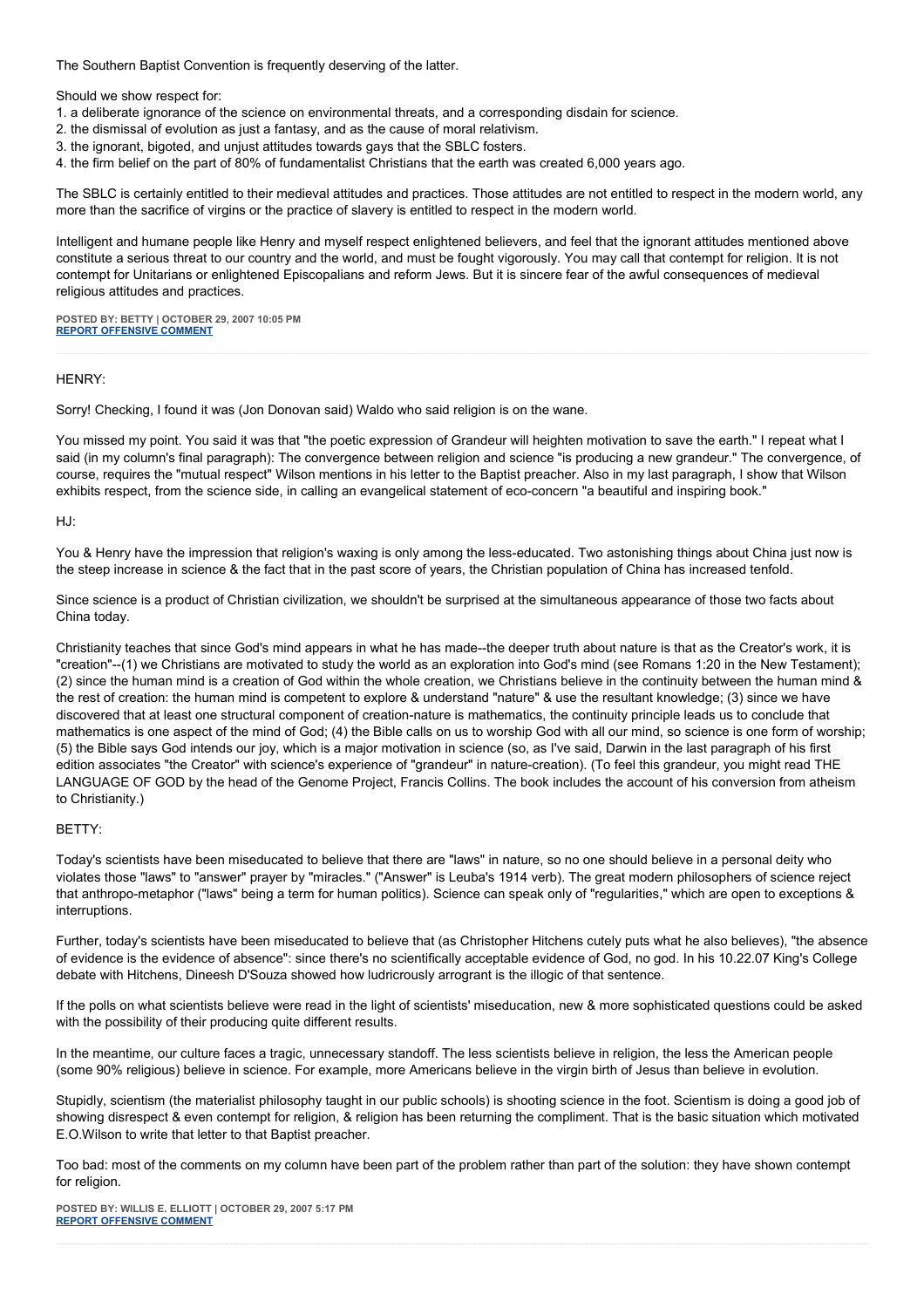Scientists Tend to NOT believe in God

Since I never trust Henry's fictions, I decided to check his claim about scientists and God myself. I found the following: darned if Henry isn't right this time.

"During the 20th century, three polls questioned outstanding scientists about their attitudes toward science and religion. James H. Leuba, a sociologist at Bryn Mawr College, conducted the first in 1914. He polled 400 scientists starred as "greater" in the 1910 American Men of Science on the existence of a "personal God" and immortality, or life after death. Leuba defined a personal God as a "God to whom one may pray in the expectation of receiving an answer." He found that 32 percent of these scientists believed in a personal God, and 37 percent believed in immortality. Leuba repeated basically the same questionnaire in 1933. Belief in a personal God among greater scientists had dropped to 13 percent and belief in immortality to 15 percent. In both polls, beliefs in God and immortality were less common among biologists than among physical scientists. Belief in immortality had dropped to 2 percent among greater psychologists in the 1933 poll. Leuba predicted in 1916 that belief in a personal God and in immortality would continue to drop in greater scientists, a forecast clearly borne out by his second poll in 1933, and he further predicted that the figures would fall even more in the future.

Edward J. Larson, professor of law and the history of science at the University of Georgia, and science journalist Larry Witham, both theists, polled National Academy of Sciences members in 1998 and provided further confirmation of Leuba's conjecture. Using Leuba's definitions of God and immortality for direct comparison, they found lower percentages of believers. Only 10 percent of NAS scientists believed in God or immortality, with those figures dropping to 5 percent among biologists.

**POSTED BY: BETTY | OCTOBER 29, 2007 1:22 PM [REPORT OFFENSIVE COMMENT](mailto:blogs@washingtonpost.com?subject=On%20Faith%20Panelists%20Blog%20%20%7C%20%20Betty%20%20%7C%20%20)**

#### Waxing and Waning

Dr Elliot writes: "Enjoy the irony. The louder the shouting of the religion-hating "new atheists," the greater the "mutual respect" between religion and science, whose converging is producing a new grandeur."

Now I admit that Cambridge is different than the rest of the country, as our Virtue-Mongerer Bill Bennett has reminded us,

but in thie Nobel-studded landscape thick with "elite" scientists, very few of them believe in God. And the number seems to be decreasing.

So I would elitistly conjecture. Religion is Waxing among the relatively uneducated. And Waning among the more intelligent/more educated.

CF the recent study of "elite scientists" who are members of the American Academy.

I for one take little cheer in the rise of Fundamentalist, Taliban style Islam.

If that is Waxing Religion, let's melt it. Peacefully of course.

Religion without a supernatural God is great. Superstition is not helpful to the survival of the planet. And alliances with Southern Baptists are still not going to increase the Grandeur Quotient.

**POSTED BY: HJ | OCTOBER 29, 2007 12:47 PM [REPORT OFFENSIVE COMMENT](mailto:blogs@washingtonpost.com?subject=On%20Faith%20Panelists%20Blog%20%20%7C%20%20HJ%20%20%7C%20%20)**

## Dr Elliot

I take your point that the poetic expression of Grandeur will heighten motivation to save the earth.

MY point was that \*fundamentalist\* southern baptists aren't going to provide it. Nor does Wilson expect them to.

BTW, it wasn't I who said religion is on the wane. Sadly, you are correct as a general matter. It is not. The non-wane is largely with fundamentalist, reactive segments of the world's population.

**POSTED BY: HENRY JAMES | OCTOBER 29, 2007 12:24 PM [REPORT OFFENSIVE COMMENT](mailto:blogs@washingtonpost.com?subject=On%20Faith%20Panelists%20Blog%20%20%7C%20%20Henry%20James%20%20%7C%20%20)**

### HJ:

Your "Grandeur? Humbug" is irrelevant to what my column said, which was that the converging of religion and science "is producing a new grandeur."

In ex-Southern-Baptist Wilson, readers will find the humbug that "believers in traditional religion" are not open "to explore beyond" conventional understandings of the world & of humanity. Teaching this morning, I explained how the scientific method was used, by the Baptist preacher who started the University of Chicago, to understand the Bible. With an almost unlimited supply of Baptist money,he built the world's outstanding science faculty, which to date has won more Nobel Prizes than the faculty of any other school. (It's one of the schools I did a doctorate in, & nowhere else in the world have I experienced such eager intellectual freedom.)

Where does Wilson go when he wants ACTION on saving the environment? Back to the Baptists, that's where.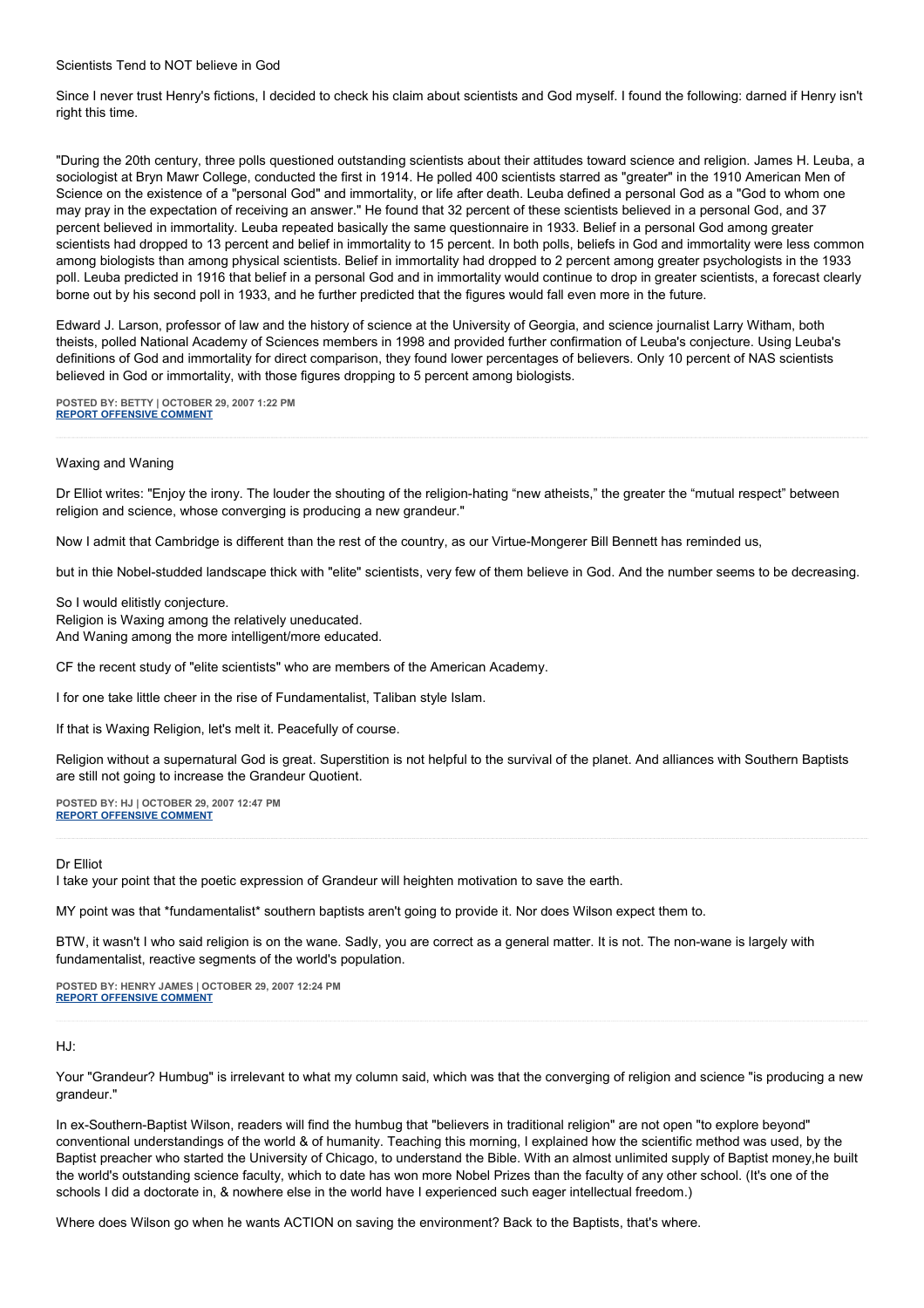## WALDO:

The reason I failed to respond to Henry's point that "religion is on the wane" was that I considered it out of the ball park of reality. Never in the life of anyone now alive has religion been ON THE RISE, worldwide, as much as it is right now. And the notion that "rationality" is on the other side from religion is dependent on a shriveled understanding of "reason."

You say you "hope" I read Henry's post. No problem, I read all comments on my columns. In his CANTERBURY TAILS, Chaucer describes a clergyman as "eager to learn and eager to teach."

I'll make it stronger: nobody uneager to learn is worthy of teaching. I read y'all in hope of learning.

**POSTED BY: WILLIS E. ELLIOTT | OCTOBER 29, 2007 12:29 AM [REPORT OFFENSIVE COMMENT](mailto:blogs@washingtonpost.com?subject=On%20Faith%20Panelists%20Blog%20%20%7C%20%20Willis%20E.%20Elliott%20%20%7C%20%20)**

#### **Henry**

Great post! Wow. So the good Doctor Willis got it wrong huh? Why am I not surprised? I read one of Wilson's books back in the 70's,and liked what he was saying.He influenced the way I saw things at that time. I couldn't remember where he stood on religion,but it would figure that he would be at least skeptical of the god thing. I must grab one of his books from the library and refresh my understanding of his ideas. I hope Dr.W.reads your post. Regards

**POSTED BY: WALDO | OCTOBER 28, 2007 10:58 PM [REPORT OFFENSIVE COMMENT](mailto:blogs@washingtonpost.com?subject=On%20Faith%20Panelists%20Blog%20%20%7C%20%20Waldo%20%20%7C%20%20)**

Jon Donovan;

Really well said (your comment at 5:47pm)

I too have noticed the not too subtle climb down,by religious folk,who use the word god to stand for anything they choose it to stand for;anything from a newborn baby's cry,to an opening rose,or blade of grass,or a raindrop sliding down a window pane. It's all god. You angered the choleric Willis E.Elliott as you knew you would.You're lucky he didn't bite your head off.But I notice he failed to respond to your point that religion is on the wane.

It's my thinking too that religion will not last for ever. Reason will bury it, sooner or later.

The forward momentum of rationality can not be halted.

**POSTED BY: WALDO | OCTOBER 28, 2007 10:44 PM [REPORT OFFENSIVE COMMENT](mailto:blogs@washingtonpost.com?subject=On%20Faith%20Panelists%20Blog%20%20%7C%20%20Waldo%20%20%7C%20%20)**

Wilson has No Use for God or Religious Beliefs

below from an interview at beliefnet.com with EO Wilson. Read the whole interview and you will see that Wilson sees NO GRANDEUR in Religious Views, and much in Scientific views. Dr Elliot may, but Wilson doesn't.

Q. from beliefnet: So you don't see the need to invoke a traditional Judeo-Christian God to give purpose to these religious experiences?

Wilson: I don't see any such need. In fact, I think it's a waste of time, in the sense that we could be doing so many more interesting and valuable things with our minds. What traditional religion gives you is a fixed set of statements about the world and the origin and the meaning of humanity. These statements are easily learned, and in the context of personal relations or in tribal ceremonies, they evoke a deep sense of satisfaction.

Those responses of the brain have been programmed by millennia of evolution because of their survival value. There should be more to the human experience. So long as we are bound by loyalties to a particular religion's dogmatic beliefs, we are not free in many sectors of human thought and experience to explore afield and more deeply.

I find it far more interesting and satisfying to explore beyond, within the constraints of what we find out ourselves about how the real world works, the fuller explanation of what humanity is, where it comes from and its meaning. This freedom is not open to believers in traditional religions. That search, which may never be fully satisfied or found with success, is one of the best intellectual and spiritual endeavors of which the human mind is capable. That is essentially, if you would like to call it that, my religion.

**POSTED BY: HENRY | OCTOBER 28, 2007 9:34 PM [REPORT OFFENSIVE COMMENT](mailto:blogs@washingtonpost.com?subject=On%20Faith%20Panelists%20Blog%20%20%7C%20%20Henry%20%20%7C%20%20)**

The Trodlyditic Ignorance of Southern Baptists

Two quotes from 1)the President of the Southern Baptist Convention, and 2)the official journal of the Southern Baptist Convention. These people are intellectual barbarians. Grandeur? Humbug.

"Evolutionary theory stands at the base of moral relativism and the rejection of traditional morality."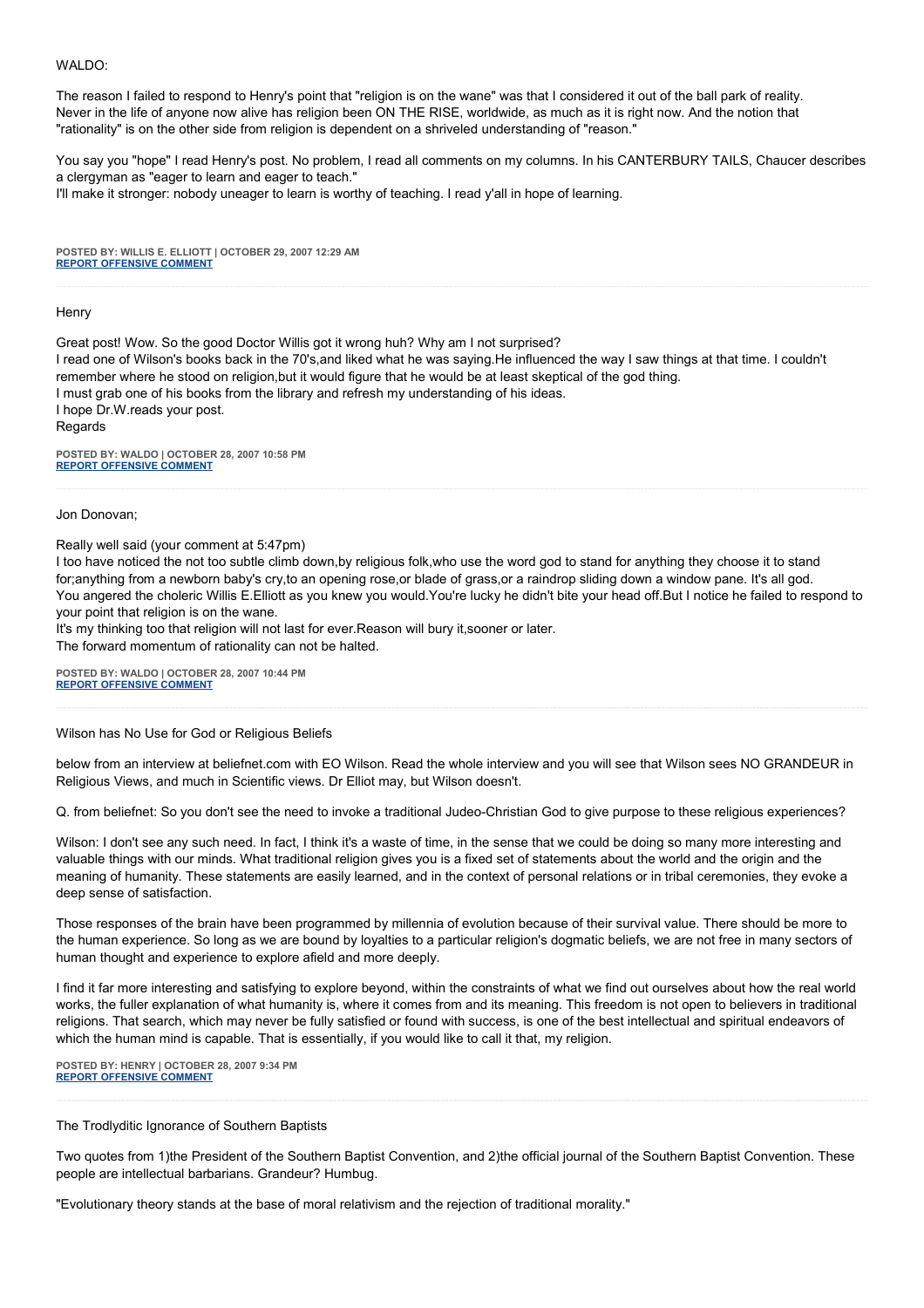R. Albert Mohler, Jr., Ph.D., is the president of the Southern Baptist Theological Seminary -- the flagship school of the Southern Baptist Convention.

"The Kansas State Board of Education's decision Aug. 11 to reject the theory of evolution as the central thread of biological studies could go a long way toward unraveling the scientific community's case for the origin of life, says a Southern Baptist professor of Christian theology.

Hal N. Ostrander, associate dean and professor of Christian theology at Southern Baptist Theological Seminary's James P. Boyce College of the Bible, Louisville, Ky., and a biblical creationist, said the long-supported evolution theory is being dismantled slowly by an argument for "intelligent design" the theory that life came about intentionally and not by chance because it's too complex to be explained any other way.

"This triumph for anti-evolutionary forces in the Kansas schools may herald great changes ahead, probably making it all the more difficult to sustain the cherished evolutionary paradigm as a unifying scientific concept not only in Kansas but elsewhere too," Ostrander said."

article in SBLC Journal.

**POSTED BY: HJ | OCTOBER 28, 2007 9:09 PM [REPORT OFFENSIVE COMMENT](mailto:blogs@washingtonpost.com?subject=On%20Faith%20Panelists%20Blog%20%20%7C%20%20HJ%20%20%7C%20%20)**

## Dr Elliot

"

thank you for clarifying your argument. It does now make more sense to me.

I certainly agree with you that Wilson is an eloquent and exceptionally integrative voice. I suspect Wilson has less regard for the belief system of today's Southern Baptists than he has the desire for an alliance of convenience to further the cause of climate control.

A significant component of my lack of respect for the world view of Southern Baptists is their approach to evidence, knowledge, and truth. A majority read the bible literally, and think that evolution is an elitist hoax. They can be described, on an objective basis, as deliberately ignorant of major advances in scientific thought.

They have so far been a veritable danger to the survival of the planet due to their incomprehension and avoidance of the evidence about climate change. And that is the habitual stance of that church and its members.

Bravo if they can come around: I hope they, and convicted felons, and current Bush Administration political appointees, will all join the alliance to fight Global Warming.

As far as any grandeur in Southern Baptist rhetoric or literature, it seems to me so negligible as to be unefficacious. Give me Shakespeare or Wordsworth any day.

**POSTED BY: HENRY JAMES | OCTOBER 28, 2007 8:46 PM [REPORT OFFENSIVE COMMENT](mailto:blogs@washingtonpost.com?subject=On%20Faith%20Panelists%20Blog%20%20%7C%20%20Henry%20James%20%20%7C%20%20)**

## HENRY JAMES:

You are correct that a discourse whose sentences make sense but whose totality doesn't--well, it's fair to call such a discourse "meaningless."

The discourse you so judged was my "Ants are not bugs!" column. The reason you failed to perceive its coherence, & therefore meaningfulness, is that you were unable to follow my reasoning, & therefore described it as "idiosyncratic."

The flow of my reasoning is that in American history, the Baptist emphasis on freedom (with Jefferson & E.O.Wilson & Rhode Island & the University of Chicago) appeared in Wilson's letter to a Baptist preacher, appealing for "an alliance between science and religion...to protect life on earth." In my last paragraph, I affirm that such an alliance can produce "a new grandeur."

Now, sir, you may not like what I'm saying. But your assertion that it lacks coherence is proof at least that you were not willing to give me a fair reading; I hope it is not that you are a poor reader.

So far, no commenter on my column has mentioned E.O.Wilson's concern for an alliance of science & religion for a new approach to ecoconcern. Am I to conclude that none of you is interested in science or the environment?

#### JON DONOVAN:

You have it backwards. E.O.Wilson's letter and my column are not about "religion is seeking accommodation with science." The NEWS in his letter is that it is science begging religion in the interest on an "alliance."

**POSTED BY: WILLIS E. ELLIOTT | OCTOBER 28, 2007 6:57 PM [REPORT OFFENSIVE COMMENT](mailto:blogs@washingtonpost.com?subject=On%20Faith%20Panelists%20Blog%20%20%7C%20%20Willis%20E.%20Elliott%20%20%7C%20%20)**

#### Doctor Elliott.

Despite what you say,science appears to me to b going one way while religion is going nowhere.

Though you single out certain great minds who happen to have been raised religious,there are fewer and fewer of these around as that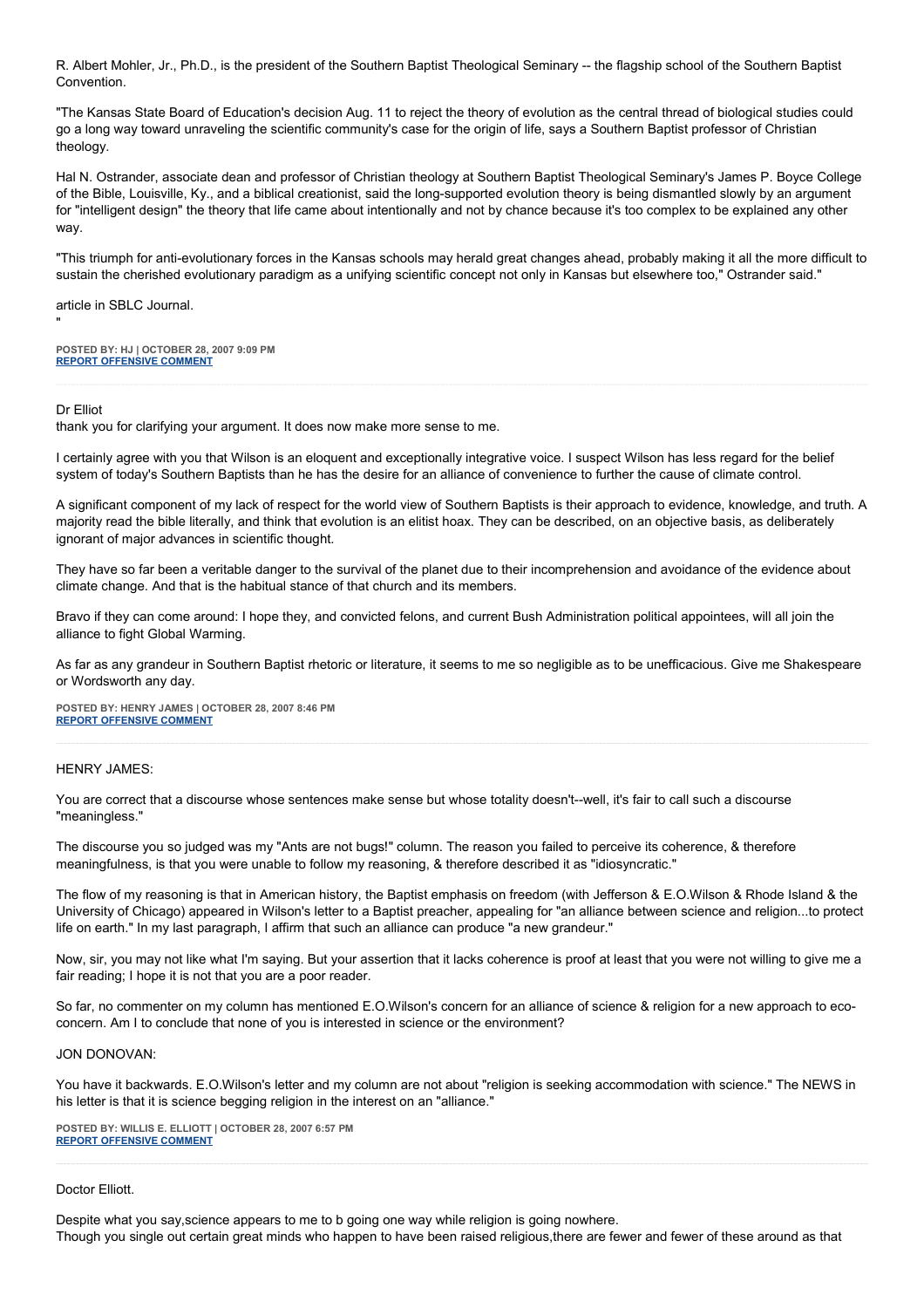generation dies off.

Atheism is on the rise.Check the bestseller lists.

Religion has always impeded science,and still does whenever it can.

I see religious influence declining.

The enormous difference between life now,and life a hundred years ago, hints at the difference we can expect over the next hundred years. In 1900 religion had much stronger grip on the way of life in the west than it has today.Especially in Europe. It is OK today to be atheist.It is easy to live a life untouched by religion,where a hundred years ago that would have been difficult.

In the year 2100 I feel sure that religion will barely exist.People are getting smarter.

Science and scientific writers are taking on the supernaturalists;who are a drag on science and rational thinking;not to mention the ones who are trying to blow us up.

It says it all,that religion,science's mortal enemy,is now seeking accomodation with science,on an equal footing;but it has nothing to offer that can't be found elsewhere.

The momentum is against religion;against the massive inertia of religion,whose credibility relies on people being indoctrinated as children into believing in a supernatural superman and lifeafterdeath.

It cannot survive the increasing emphasis on rationality in the unfolding modern world.

**POSTED BY: JON DONOVAN | OCTOBER 28, 2007 5:47 PM [REPORT OFFENSIVE COMMENT](mailto:blogs@washingtonpost.com?subject=On%20Faith%20Panelists%20Blog%20%20%7C%20%20Jon%20Donovan%20%20%7C%20%20)**

## Rafael

yes, the Dr is about the most disagreeable poster/columnist I have run into.

but don't leave: you are a breath of reason and humanity whenever you contribute.

**POSTED BY: HJ | OCTOBER 28, 2007 11:53 AM [REPORT OFFENSIVE COMMENT](mailto:blogs@washingtonpost.com?subject=On%20Faith%20Panelists%20Blog%20%20%7C%20%20HJ%20%20%7C%20%20)**

#### Dr Elliot: Are you serious?

#### You write

"You've contradicted yourself. If you couldn't figure out "what the heck" I was talking about, how could you know it was "meaningless"?"

Among the things you don't understand are

1. When I, America's greatest novelist, write "what the heck", I am being ironic. You fail to acknowledge (get?) the irony.

2. When I say I don't know "what the heck" you are talking about, I don't mean that I don't understand each particular sentence. I mean that your sentences add up to no coherent point. I.e, they are "meaningless," without meaning or import.

3. My brother wrote the most esteemed book on Religion ever written, and I helped him edit it, so your inclusion of me in your defined class of those who are ignorant about religion is laughable.

He also tells me, Harvard Philosopher that he is, that your "logic" in one of your own devising, both in your column and in your response to me.

And I DO think you are insulting me. Whether you intend to or not. Your idiosyncratic logic and undeservedly self-congratulatory stance leads you to many acts of literary scattershooting, resulting in a number of unintended consequences.

**POSTED BY: HENRY JAMES | OCTOBER 28, 2007 11:41 AM [REPORT OFFENSIVE COMMENT](mailto:blogs@washingtonpost.com?subject=On%20Faith%20Panelists%20Blog%20%20%7C%20%20Henry%20James%20%20%7C%20%20)**

Yes, you interact with the posters, and in doing so show yourself to be a rather nasty fellow. I'll find somewhere else to interact, thanks.

**POSTED BY: RAFAEL | OCTOBER 28, 2007 12:23 AM [REPORT OFFENSIVE COMMENT](mailto:blogs@washingtonpost.com?subject=On%20Faith%20Panelists%20Blog%20%20%7C%20%20rafael%20%20%7C%20%20)**

You are my favorite panelist. You actually interact with all the posters (or are the commentators?). Good job.

I liked your comments about suffering, secondary and primary. It was a new look (for me) of Christ's atoning sacrifice.

**POSTED BY: HOMESOWER | OCTOBER 27, 2007 11:57 PM [REPORT OFFENSIVE COMMENT](mailto:blogs@washingtonpost.com?subject=On%20Faith%20Panelists%20Blog%20%20%7C%20%20Homesower%20%20%7C%20%20)**

## HENRY JAMES:

You've contradicted yourself. If you couldn't figure out "what the heck" I was talking about, how could you know it was "meaningless"?

But I thank you for your (unintended) reminder that on this blog, I'm not talking to people conversant with both religion and science: I must write more simply. And I hope you don't think I'm insulting you! I know so little about so much, but--like everybody else--I do know much about some things.

## NORRIE HOYT:

No problem with your POSITIVE exposition of Buddhism. My problem was with your merely NEGATIVE statement about life's objective being "the cessation of suffering."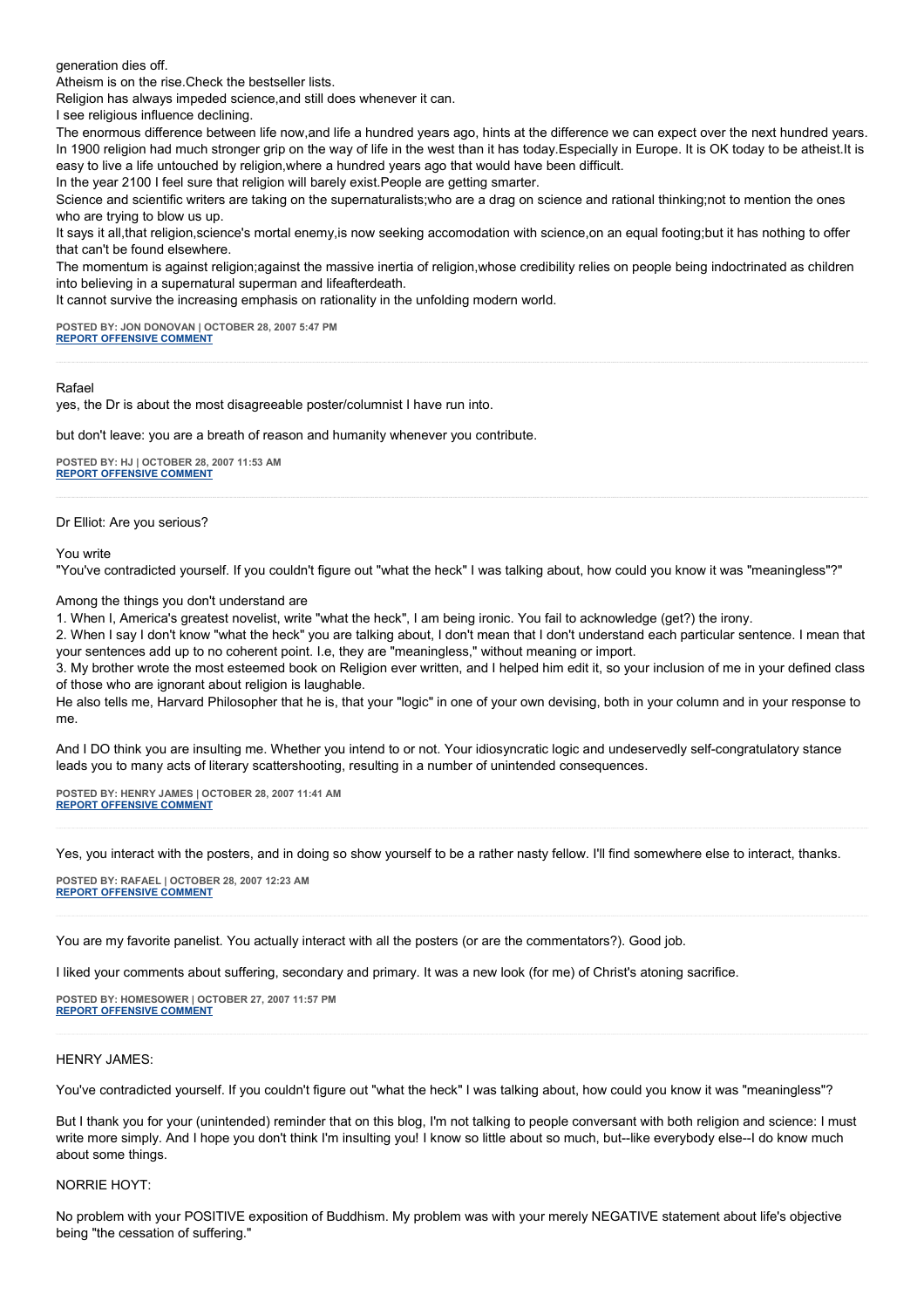And you are correct that Christianity has, in the Cross of Christ, a POSITIVE view of suffering, matching the analysis of the human problem as sin (a relational condition) rather than only suffering (an individual condition)--the Buddha's superficial diagnoses. We Christians see human suffering as secondary: primary suffering is the suffering we cause God by our sin. And we believe that when we come to repentance for our sin, God's suffering frees us from our sin & restores our relationship with God.

Two very different world-stories: Bible & sutras. As a child, you were taught the first. I hope you return.

## RAFAEL:

My first word was "Preachers." Subject, sermons--not, as you took it, lectures. You lectured me on the difference between ants & bugs, & (wrongly) assumed that in his statement--the title of my post--E.O.Wilson was lecturing. With such a poor reading-start, you (understandably!) found me "undeciperable."

Preacher Wilson, in his letter to that Baptist preacher,invited him to co-preach a sermon on our planet's bio-crisis--a sermon possible if the two preachers have "mutual respect" for science and religion. That you find "undecipherable"?

Next, I show an historical mix of freedom, environmental caring, Nobel Prizes, research education, Wilson's background, Wilson's letter, Jefferson's letter, the First Amendment, Rhode Island, and Baptists. And in case the reader missed the thread in this paragraph, I added "Whats with these Baptists?" Sir, you may have found this paragraph uninteresting, but did you find it "undecipherable"?

And to make understanding easier for poor readers, I underlined this bridge: "Care for the creation is an implicate of the creation." Clear enough?

And did you find "undecipherable" Darwin's connection (in his final paragraph, first edition) of "grandeur" and "the Creator"? Of course you disagree with Darwin & me; but you evade the historical fact of Creator/grandeur when you guess that the grandeur would have been recognized without what you call "fanciful religious myths."

Since your note did not change my mind about your arrogant ignorance, I repeat my use of you as an example of the decline of religious knowledge in the American populace. (No insult intended.)

VIE:

Please spell out what you mean by "intellectual hubris" in my case. There is NO area of scholarship in which I know everything (though it could have been said, when I received my earned doctorates, that in their dissertations I knew more than anybody else about the next to nothing

that the dissertations were about).

And as for "the east coast religious establishment," I live 1,750 miles from the east coast.

**POSTED BY: WILLIS E. ELLIOTT | OCTOBER 27, 2007 9:49 PM [REPORT OFFENSIVE COMMENT](mailto:blogs@washingtonpost.com?subject=On%20Faith%20Panelists%20Blog%20%20%7C%20%20Willis%20E.%20Elliott%20%20%7C%20%20)**

Dr Elliot has Supernatural Powers of Induction.

Because a poster here finds the Doctor "indecipherable", the Doctor is able to generalize that this indicates a profound ignorance of religion in the land.

Are you a psychic too, Dr Elliot.

As far as his reference to "religion-haters"

If the Doctor used his august reasoning powers, he might surmise that, Hitchens to the contrary, most people who do not believe in God do not "hate" religion.

I Hate the anti-gay bigotry of many religionists. I hate what the Catholic Church does to prevent AIDS prevention in Africa. etc.

But I, like most atheists, don't Hate religion. I am a Buddhist: i practice loving kindnesss.

By the Way, the Doctor's slap at Buddhism was a condescendingly ignorant slap. Nice correction to the Doctor, Norrie Hoyt.

**POSTED BY: HENRY JAMES | OCTOBER 27, 2007 7:21 PM [REPORT OFFENSIVE COMMENT](mailto:blogs@washingtonpost.com?subject=On%20Faith%20Panelists%20Blog%20%20%7C%20%20Henry%20James%20%20%7C%20%20)**

## Vie,

I live in Louisiana now...imported from the North East. Believe me bombast is epidemic from coast to coast and from sea to shining sea. lol

## terra

**POSTED BY: TERRA GAZELLE | OCTOBER 27, 2007 6:47 PM [REPORT OFFENSIVE COMMENT](mailto:blogs@washingtonpost.com?subject=On%20Faith%20Panelists%20Blog%20%20%7C%20%20Terra%20Gazelle%20%20%7C%20%20)**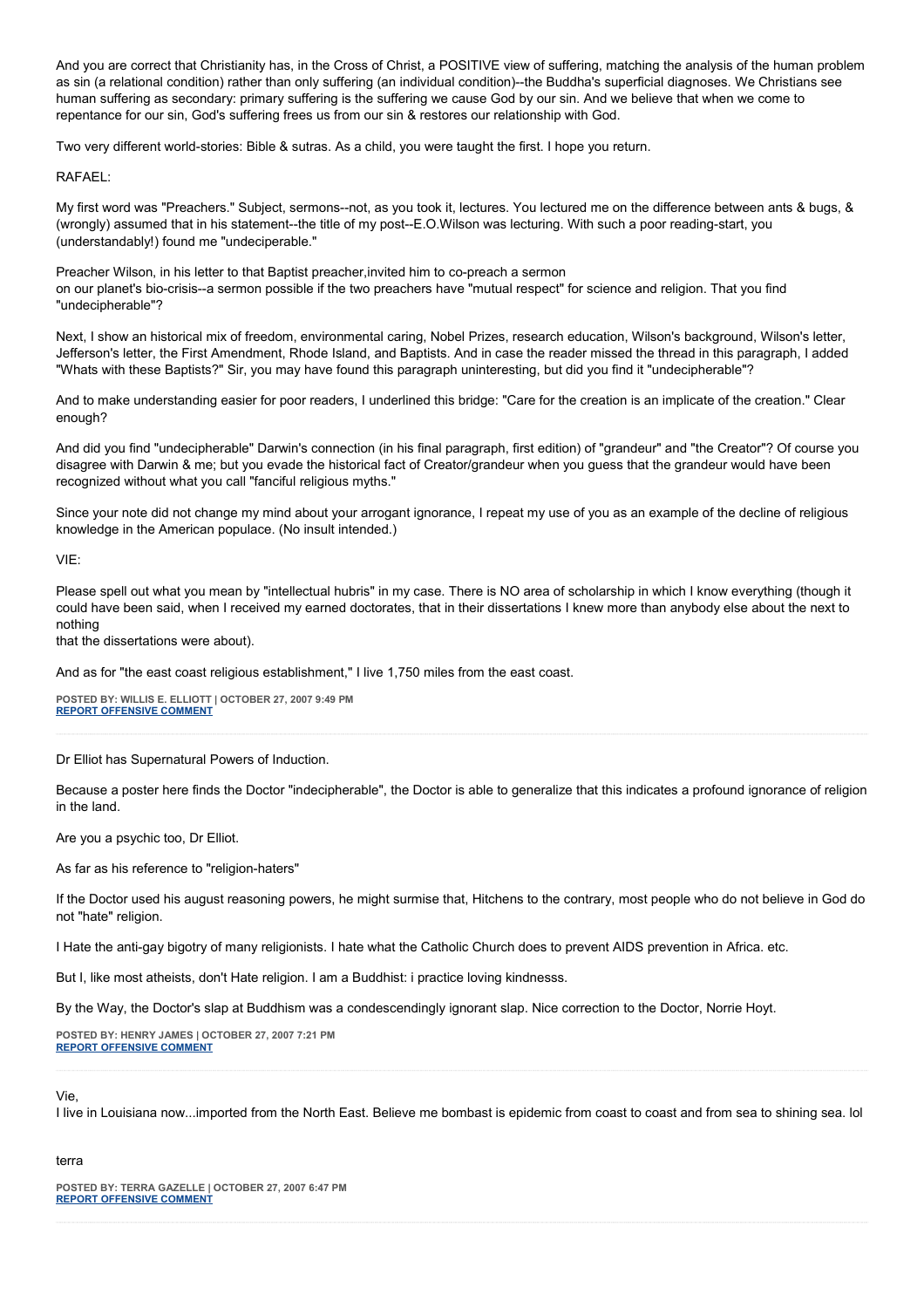## Terra, I stand corrected. We've got our blowhards in the mountain west as well.

**POSTED BY: VIEJITA DEL OESTE | OCTOBER 27, 2007 12:58 AM [REPORT OFFENSIVE COMMENT](mailto:blogs@washingtonpost.com?subject=On%20Faith%20Panelists%20Blog%20%20%7C%20%20Viejita%20del%20oeste%20%20%7C%20%20)**

## Vie,

Don't blame it on the coast sweety...

terra

**POSTED BY: TERRA GAZELLE | OCTOBER 26, 2007 5:25 PM [REPORT OFFENSIVE COMMENT](mailto:blogs@washingtonpost.com?subject=On%20Faith%20Panelists%20Blog%20%20%7C%20%20Terra%20Gazelle%20%20%7C%20%20)**

If this kind of intellectual hubris is typical of the east coast religious establishment, I'm glad to be out here in the sticks. Dr. Elliott, is there any area of scholarship in which you do not feel you know everything?

**POSTED BY: VIEJITA DEL OESTE | OCTOBER 26, 2007 1:42 PM [REPORT OFFENSIVE COMMENT](mailto:blogs@washingtonpost.com?subject=On%20Faith%20Panelists%20Blog%20%20%7C%20%20Viejita%20del%20oeste%20%20%7C%20%20)**

Senator James Inhofe happens to be on C Span right now making a speach in the Senate about Global Warming...there is no such thing.

Bush made this man the Chairman of Standing Committee on Environment and Public Works He is now the Ranking member. and he was the Chairman of the Subcommittee on Clean Air, Climate Change, and Nuclear Safety

And he does not believe in Global Warming.

So what's our chances of makeing improvaments and saving this world because he is a Rapture Christain. After all if you believe that the world is ending and you are going to rise to heaven...why worry about this earth? After all only us Heathens will be left behind. Thank Goddess.

Tell me...this administration is operated on Faith...and so far its been a dismal failure. Personally I think science needs nothing else. Religion can not be proved, what does it have to do with science?

and he is talking and talking and talking...Gore is getting burning ears I am sure.

Lets keep religion out of science and teach science to the religious.

terra

**POSTED BY: TERRA GAZELLE | OCTOBER 26, 2007 1:02 PM [REPORT OFFENSIVE COMMENT](mailto:blogs@washingtonpost.com?subject=On%20Faith%20Panelists%20Blog%20%20%7C%20%20Terra%20Gazelle%20%20%7C%20%20)**

Yes all of God's creatures do have purpose in life even Ann Coulter. Bet she sells alot of cereal while threatening judges, terrorism I tell you, terrorism.

Looking at history of Church and Science there seems to be a hate first then love relationship. Issac Newton sold properties of gravity to Catholics through pointing out that he was merely explaining in detail the magnificance of the Creator. I mean the earth tilts on its axis slightly giving a season of growth to one hemisphere while giving rest to the other, AI Gore would have never thought of that one I bet.

In Saudia, a King is trying to create a new cultural Atlantis. Opposed by a fundemental society he has dedicated 12 Billion dollars to the advancement of society through scientific inquiry including men and women. Reminds me of the Phonecians, their legacy, the letters of this measely post.

Would it surprise some that penicillen, or anti-biotics in general were opposed by some of a previous generations ? Oh no, we don't want to play God by saving millions and millions of lives do we ? Well geez, maybe helping to perverse life or to enhance life would be a goal of the Creator ? And so why not help through scientists and physicians to make life betterer.

With limited scope of life some things just cannot be seen. Was nuclear warfare created to end the last great world war and nothing else ? Did nuclear technology advance science and life in numerous non-military fields ? Was the space race really a non-destructive means of advancing science ?

I will give a hint. Those elders much wiser than me opted for NASA rather than the military to advance science beyond our own atmosphere.

Recently, some parties tried to fund the development of a human strain of avian flu virus legislating in the middle of the night trying to hide that research through an exemption to FISA. That plan was probably illegal on domestic and international bases. More importantly, it reminded some of the development of military grade strains of Anthrax.

And so, a test for me is to carefully weigh advancements for both good and bad consequence. And we cannot not make any objective findings while some still try to hide the truth and nothing but the truth, so help us GOD.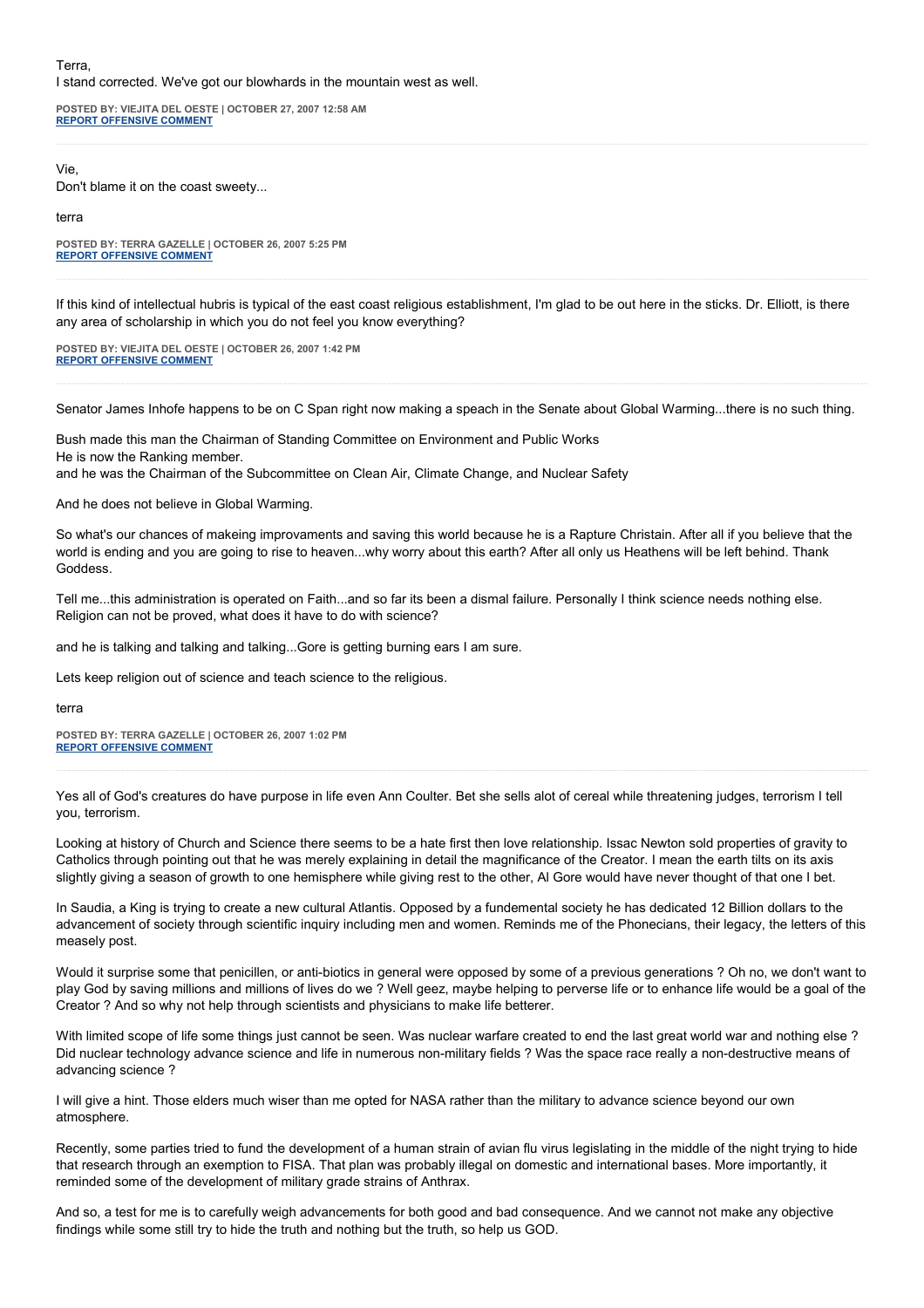My bad, though I'm still correct about ants not being bugs for a different reason. As a biologist, I'm certain this irks Wilson too.

In any case, I stand by my statement that your post was largely undecipherable. In addition I now see you took the opportunity to insult me, who took time to read your post, by chalking up the lack of clarity to my ignorance. You should know that communication always involves a sender and a receiver, and that a good teacher never blames the impudent pupil for the lack of clarity in his message.

You seem to put removal of the word "Creator" on par with how ants have been robbed of their grandeur by casting them as mere bugs. As any biologist knows, there is plenty of grandeur in the design of organisms and in the beauty of a mechanism like natural selection for achieving that design without needing to resort to fanciful religious myths. The grandeur is there with or without your creator.

**POSTED BY: RAFAEL | OCTOBER 26, 2007 1:26 AM [REPORT OFFENSIVE COMMENT](mailto:blogs@washingtonpost.com?subject=On%20Faith%20Panelists%20Blog%20%20%7C%20%20rafael%20%20%7C%20%20)**

#### Dr. Elliott,

Permanent cessation of suffering only occurs in connection with becoming enlightened, when the sentient being attains a perfect awareness of everything, and enjoys continual bliss (nirvana).

Not too different from the Christian heaven is it, except that the inhabitants of nirvana have a much greater awareness than those in heaven, and they may even opt to leave that blissful state to return to one of the realms of suffering to help those who are still stuck there.

I like it that, unlike Christianity, Buddhism does not exalt suffering. As the Buddha said, all beings seek happiness and to avoid suffering, and he showed us a path to that end.

**POSTED BY: NORRIE HOYT | OCTOBER 26, 2007 12:33 AM [REPORT OFFENSIVE COMMENT](mailto:blogs@washingtonpost.com?subject=On%20Faith%20Panelists%20Blog%20%20%7C%20%20Norrie%20Hoyt%20%20%7C%20%20)**

thank you for a meaningless missive Mr Elliot.

what the heck were you talki=ng about????

**POSTED BY: HENRY JAMES | OCTOBER 25, 2007 11:33 PM [REPORT OFFENSIVE COMMENT](mailto:blogs@washingtonpost.com?subject=On%20Faith%20Panelists%20Blog%20%20%7C%20%20Henry%20James%20%20%7C%20%20)**

## RAFAEL:

Sorry! I thought Wilson's "snort" would tip you off to his defending the dignity of ants over against the general populace's revulsion of them as "bugs" (the common term for "obnoxious" small crawling-flying animals, as Webster puts it). I saw him "snort" this in Harvard's museum of entomology, and then go on to give the explanation I've now given you.

Your other misunderstanding is more serious. In finding my answer to this week's "On Faith" question "undecipherable," you confirm the sad fact that Americans are becoming more ignorant of religion (including, of course, religious language).

#### PASSERBY:

Scratching my head, too. "Angry and indignant" about WHAT and/or at WHOM?

**POSTED BY: WILLIS E. ELLIOTT | OCTOBER 25, 2007 10:15 PM [REPORT OFFENSIVE COMMENT](mailto:blogs@washingtonpost.com?subject=On%20Faith%20Panelists%20Blog%20%20%7C%20%20Willis%20E.%20Elliott%20%20%7C%20%20)**

Why are you so angry and indignant, Mr Elliot? Scratching my head here!

**POSTED BY: PASSERBY | OCTOBER 25, 2007 9:41 PM [REPORT OFFENSIVE COMMENT](mailto:blogs@washingtonpost.com?subject=On%20Faith%20Panelists%20Blog%20%20%7C%20%20passerby%20%20%7C%20%20)**

I think you misunderstand Wilson's statement, and have based an entire indecipherable comment on your misunderstanding.

Ants are in the order Hymenoptera. True bugs (that's really a common name for a group of organisms) are in the order Hemiptera.

Ants are not bugs in the same way that cats are not canines. They are categorized in separate groups according to their evolutionary affiliations.

**POSTED BY: RAFAEL | OCTOBER 25, 2007 9:24 PM [REPORT OFFENSIVE COMMENT](mailto:blogs@washingtonpost.com?subject=On%20Faith%20Panelists%20Blog%20%20%7C%20%20rafael%20%20%7C%20%20)**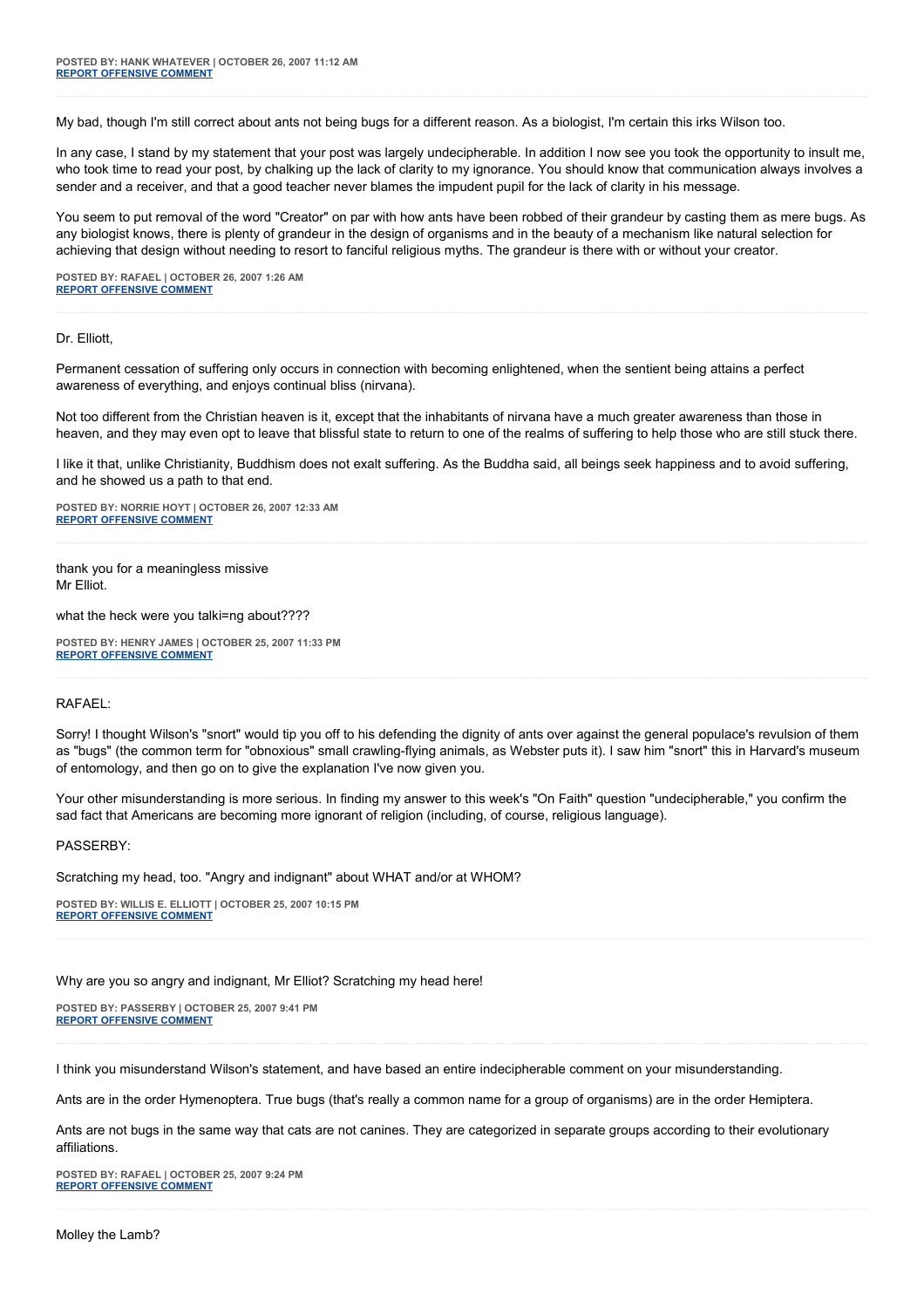## MOLLY:

You have misread the Bible (Leviticus 11:21-22).

Please stay after science class for a lecture on how to read the Bible.

NORRIE HOYT:

What a low view of the purpose of life, only to "experience a permanent cessation of suffering"!

**POSTED BY: WILLIS E. ELLIOTT | OCTOBER 25, 2007 8:45 PM [REPORT OFFENSIVE COMMENT](mailto:blogs@washingtonpost.com?subject=On%20Faith%20Panelists%20Blog%20%20%7C%20%20Willis%20E.%20Elliott%20%20%7C%20%20)**

Well, it's certainly potentially a bit of progress if some religions that have been holding up environmental ...progress with claims that science and environmentalism are 'idolatry.'

A key distinction between 'environmental doomsaying' and apocalyptic thought is that there's actually something we can do about all this: we mustn't let the consequences and potential consequences of our material actions be seen as yet another form of an inevitable death and judgement from above... even where the likes of Bush have been trying to greenwash their heel-dragging and even counterproductive policies, now that even through the mass media they can't deny global warming isn't happening, they've shifted to a tack of claiming 'We aren't responsible' (and therefore by some moralistic logic can't do anything about it, or that somehow it's not a good idea to put some serious brakes on the still-increasing amounts of greenhouse gas we're emitting.)

Funny how many people who insist that 'God's gonna end the world real soon' nonetheless try and mock environmentalists as crying 'The sky is falling!' yet still vote for people who want us to have our collective heads in the sand about all this.

That said, the churches have helped do much of the damage, and they do have the ability to speak on the urgency of 'cleaning up our acts' in a real and scientific sense.

Speaking as someone who \*does\* kinda represent an Earth-Goddess, ...this is not what the science here is based on.

**POSTED BY: PAGANPLACE | OCTOBER 25, 2007 1:32 PM [REPORT OFFENSIVE COMMENT](mailto:blogs@washingtonpost.com?subject=On%20Faith%20Panelists%20Blog%20%20%7C%20%20Paganplace%20%20%7C%20%20)**

## IN RE: ANTS, BUGS AND CREEPY CRAWLIES:

Buddhism has a better description of these fellows than even science does:

Buddhism considers them to be, not "creatures",

but "sentient beings", having the same inner Buddha-nature as humans, with the same potential to attain enlightenment, to escape the endless round of death and rebirth, and to experience a permanent cessation of suffering.

**POSTED BY: NORRIE HOYT | OCTOBER 25, 2007 12:27 PM [REPORT OFFENSIVE COMMENT](mailto:blogs@washingtonpost.com?subject=On%20Faith%20Panelists%20Blog%20%20%7C%20%20Norrie%20Hoyt%20%20%7C%20%20)**

The question is not whether an ant should be called a bug or not.

The question is why would we consider religion to weigh in on science when the Bible clearly states that insects have four legs? All insects have six legs, that's what makes them insects.

Thank you, science. You get an A.

Religion, you need to stay after class for some remedial education before you can contribute to discussions about the real world.

**POSTED BY: MOLLY | OCTOBER 25, 2007 11:08 AM [REPORT OFFENSIVE COMMENT](mailto:blogs@washingtonpost.com?subject=On%20Faith%20Panelists%20Blog%20%20%7C%20%20Molly%20%20%7C%20%20)**

#### BGone

Any time one extremist philosophy takes over the way right-wing Christianity has here, it is a threat to society and to religion. The tax exemption is a travesty, I agree. As a devotee of the world's oldest multinational corporation (the Catholic Church) I'm not sure such preferences do much good for real faith. And I'm sure that the institutional hardening that any kind of official status encourages is bad for our dealings with each other -- both among Christians and in the "world."

**POSTED BY: VIEJITA DEL OESTE | OCTOBER 25, 2007 1:35 AM [REPORT OFFENSIVE COMMENT](mailto:blogs@washingtonpost.com?subject=On%20Faith%20Panelists%20Blog%20%20%7C%20%20Viejita%20del%20oeste%20%20%7C%20%20)**